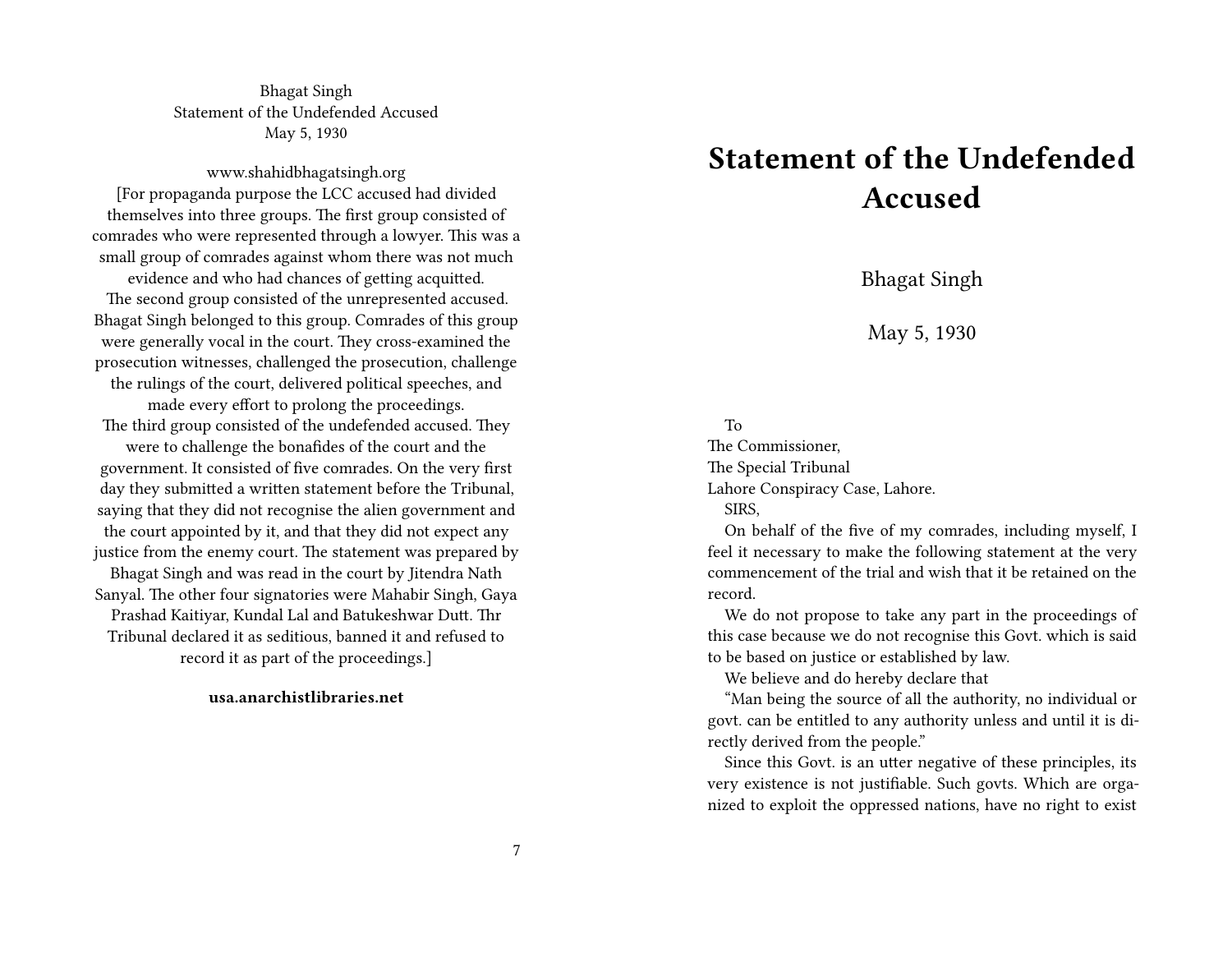except by the right of the sword (i.e., brute force) with which they try to curb all the ideas of liberty and freedom and the legitimate aspirations of the people.

We believe all such govts., and particularly this British Govt. thrust upon the helpless but unwilling Indian nation, to be no better than an organized gang of robbers, and a pack of exploiters equipped with all the means of carnage and devastation. In the name of "law and order", they crush all those who dare to expose or oppose them.

We believe that imperialism is nothing but a vast conspiracy organized with predatory motives. Imperialism is the last stage of development of insidious exploitation of man by man and of nation by nation. The imperialists, with a view to further their piratical designs, not only commit judicial murders through their law courts but also organize general massacres, devastations and other horrible crimes like war. They feel no hesitation in shooting down innocent and unarmed people who refuse to yield to their depradatory demands or to acquiesce in their ruinous and abominable designs. Under the garb of custodians of 'law and order', they break peace, create disorder, kill people and commit all concievable crimes.

We believe that freedom is an undeniable birth-right of all people, that every man has the inalienable right of enjoying the fruits of his labour, and that every nation is indisputably the master of its resources. If any govt. deprives them of these primary rights, it is the right of the people — nay, it is their duty — to destory that govt. Since the British Govt. is a negation of these principles for which we stand, it is our firm conviction that every effort made, every method adopted to bring about a revolution and to destory this Govt. is morally justified. We stand for a change, a radical change in the existing order of affairs in social, political and economic spheres, and the complete replacement of the existing order by a new one rendering the exploitation of man by man impossible and thus gauranteeing full liberty to all the people in all the spheres. We feel that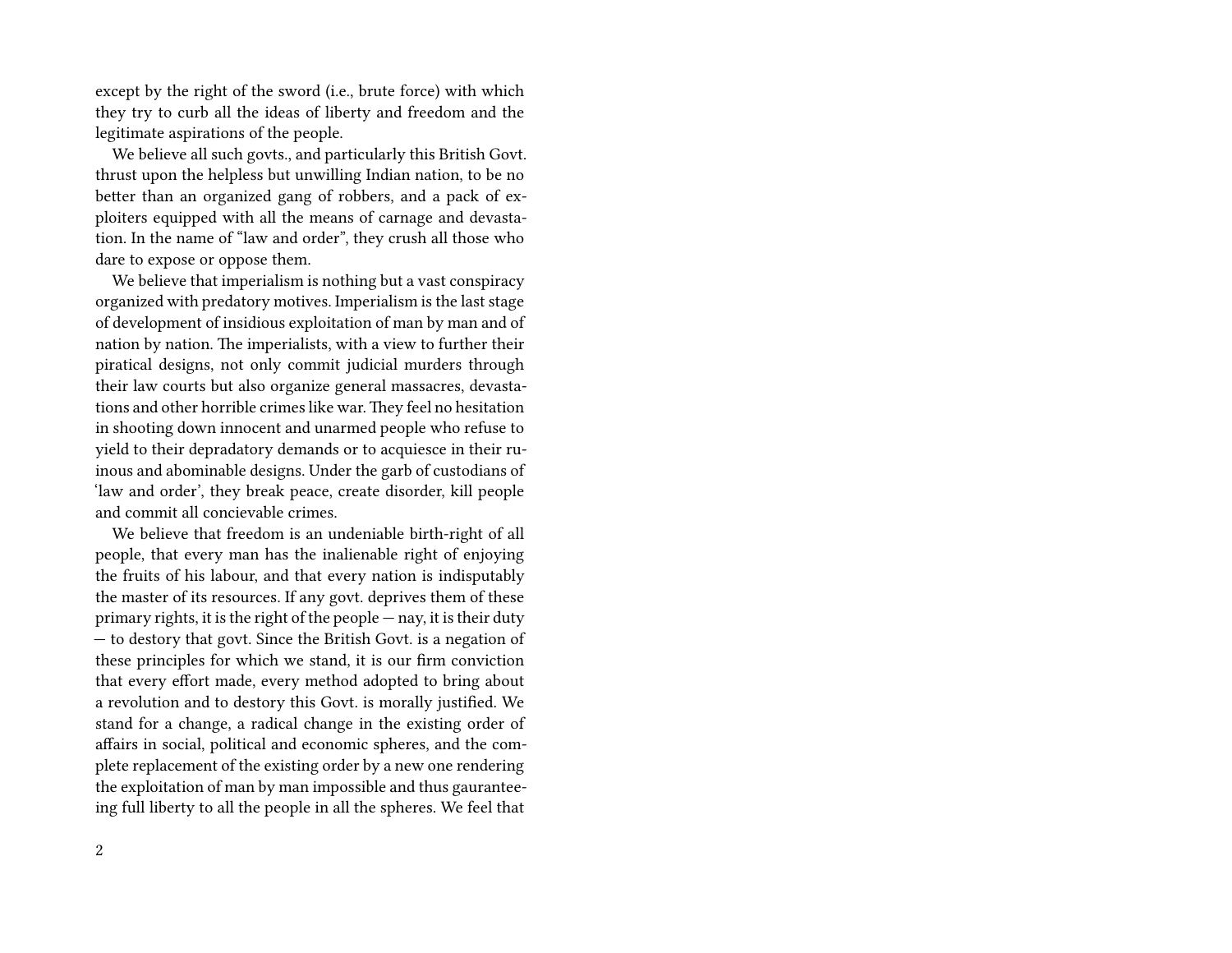The Anarchist Library (Mirror) Anti-Copyright



unless the whole social order is changed and socialistic society is established, the whole world is in danger of a disastrous catastrophe.

As regards the methods, peaceful or otherwise, to be adopted for the consummation of the revolutionary ideal, let us declare that the choice rests with those who hold power. Revolutionaries, by virtue of their altruistic principles, are lovers of peace — a geniune and permanent peace based on justice and equality, not the illusory peace resulting from cowardice and maintained at the point of bayonets. If the revolutionaries take to bombs and pistols, it is only as a measure of terrible necessity, as a last recourse.

We believe that "Law and Order is for man and not man for Law and Order"

As the supreme jurlis council of Revolutionary France has well expressed:

"The end of law is not to abolish or restrain but to preserve and enlarge freedom. The legitimate power is required to govern by promulgated laws established for the common good alone and resting ultimately on the consent and the authority of the people, from which law no one is exempted — not even the legislators."

The sanctity of law can be maintained only so long as it is the expression of the will of the people. When it becomes a mere instrument in the hands of an oppressing class, it loses its sanctity and significance, for the fundamental preliminary condition for administration of justice is the elimination of every interest. As soon as the law ceases to correspond to the popular social needs, it becomes the means for perpetration of injustice and tyranny. The maintaining of such a law is nothing but a hypocritical assertion of a special interest against the common interest.

The law of the present Govt. exist for the interest of the alien rulers, against the interest of our people, and as such they have no moral binding whatsoever. It is therefore incumbent